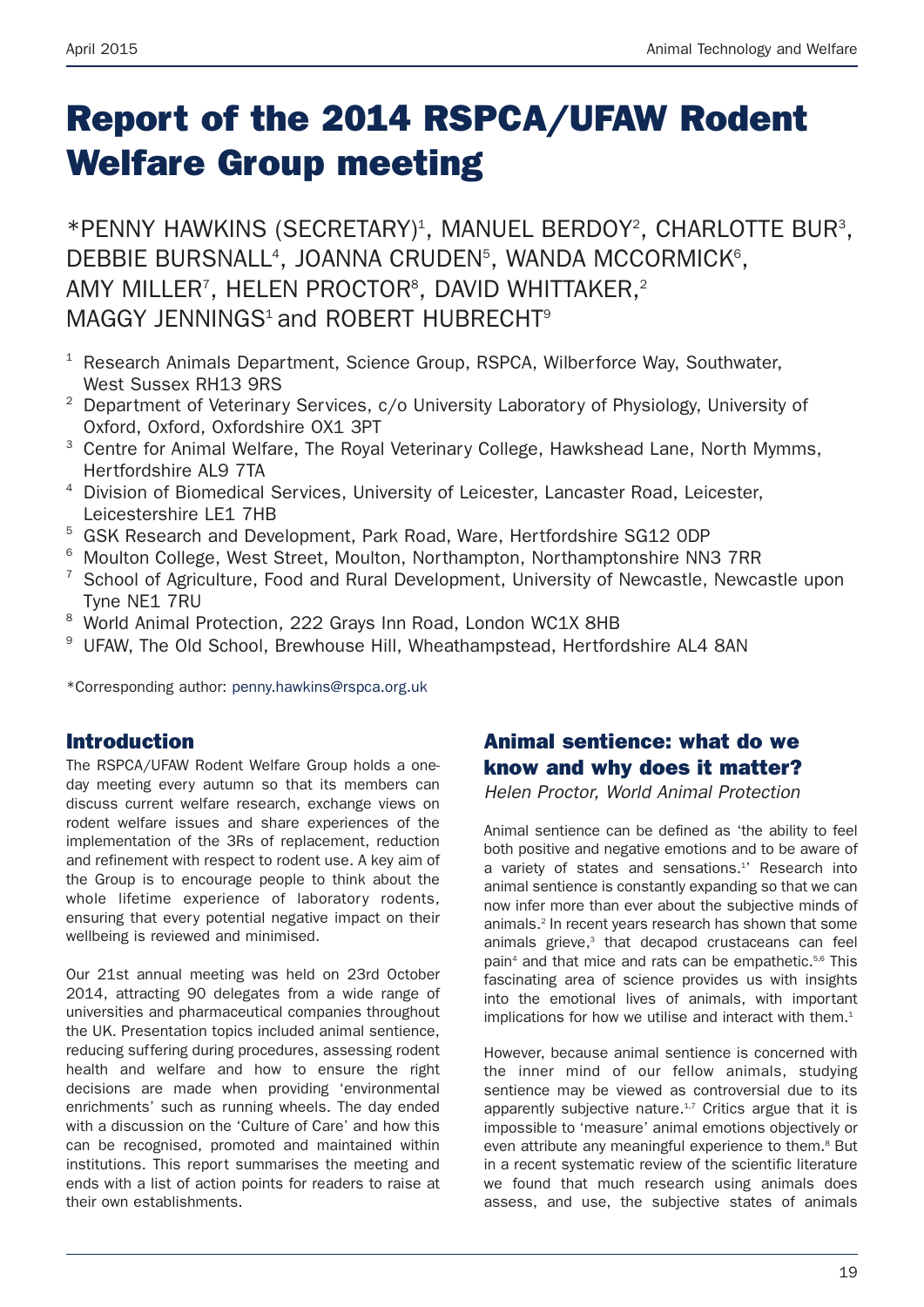objectively and scientifically. <sup>2</sup> Furthermore, it uses these states to evaluate the effectiveness and safety of drugs for human therapy.

Our systematic review included over 2,500 papers published between 1990 and 2012, selected on the basis of their inclusion of keywords specific to animals and animal sentience. <sup>2</sup> We found that knowledge of animal sentience comes largely from laboratory research, given that over 79 % of relevant studies were conducted in the laboratory. The majority of studies (69%) were conducted for human benefit e.g. pharmaceutical research and development, rather than for the purpose of gaining insights into animal welfare or behaviour. Almost all studies assumed the existence of sentient traits such as pain, fear and pleasure.

Rodents were the subject of most of the papers in our review and as a result we can infer a lot about their subjective minds. To give just three examples, studies have shown that rodents are capable of:

- **Regret**, defined as recognising that you made a mistake and that, if you had done something differently, there would have been a better outcome. Researchers studying decision-making in rats found that animals who skipped the chance to have a highvalue treat, so they ended up with a lower-value reward, looked back at the location of the high-value treat. On the basis of the animals' behaviour, the implication was that they regretted their decision. Neurological studies showed that the orbitofrontal cortex of the rat brain was active when the animals looked back, which is the same area that is active in the human brain when we are feeling regretful.<sup>9</sup>
- **Empathy**, or the ability to understand and share the feelings of another, has been examined in laboratory rats by placing a free rat into an arena containing a cagemate who is trapped in a restrainer. <sup>5</sup> After several sessions, the free rat will learn to open the restrainer and free the trapped animal but they do not open restrainers that are empty or contain objects. Given a choice between opening two restrainers containing a cagemate or chocolate respectively, rats preferred to open the restrainer with the cagemate inside first, then open the second restrainer and share the chocolate. This provides strong evidence of empatheticallymotivated helping behaviour in the rat<sup>\*</sup>.
- **Laughter**, in the form of ultrasonic vocalisation patterns of around 50 kHz which have been recorded in rats, in response to play with other rats or tickling by humans. These 'chirps' are widely accepted to indicate positive 'affect' (or mood) and are increasingly believed to be analogous to laughter in humans<sup>#10</sup> ––––––––––––––––––––––––––––––––––––––––––––––––

Studies such as these have clear implications for those using or caring for laboratory animals. They may simply confirm what empathetic staff have already observed or indicate potential issues with respect to data quality (e.g. if social animals, capable of empathy, are housed individually) or help to identify ways of refining housing, husbandry and care. Of course, some of this research presents an ethical dilemma, if regulated procedures are used to generate data that can successfully improve the lives of other animals. Ultimately, encouraging wider recognition that animals are sentient beings and that their feelings matter, both to them and to us, can provide a driver to replace animal use.

If you are interested in learning more about the science of animal sentience, then join the discussion. Visit the Sentience Mosaic (www.sentiencemosaic.org), where you can have your say in virtual debates, read inspiring interviews and learn about all the great scientific research taking place around the world.

# **Skin to skin contact: looking at refinements in skin closure techniques**

### *Debbie Bursnall, University of Leicester*

Surgical embryo transfer is a very commonly conducted procedure. So ensuring that the most refined techniques are used will have a significant impact on laboratory mouse welfare. Skin closure at the end of the procedure is an important area to consider. Many options are available for closing the skin, all of which aim to produce healing by 'primary intention', which is directly opposing the skin layers to facilitate quick, natural healing. Commonly used skin closure methods have developed from medical and veterinary practice but there is little published information about the quality of the wound closure in mice. A new study involving the use of CD1 mice for embryo transfer prompted a study to compare different skin closure methods, to see which was best tolerated and provided the most effective healing, as we wanted to ensure that we were observing good practice and minimising suffering. To avoid generating additional animal use, the mice used in the evaluation study were undergoing embryo transfer anyway as part of another project.

The study compared four skin closure methods in surgical embryo transfer mice; tissue adhesive (GLUture®, Abbott Animal Health), absorbable suture (Vicr yl™ 6/0, Ethicon), 7mm Autoclips® (Harvard Apparatus) and staples (Proximate® 35, Ethicon). Each of the four methods was used to close a single, lateral dorsal skin incision in 124 CD1 mice at 0.5 dpc, in a randomised study conducted over 15 days.

See video at

http://www.sciencemag.org/content/334/6061/1427/suppl/DC2 Article and video at http://www.wired.com/2013/09/tickling-ratsfor-science/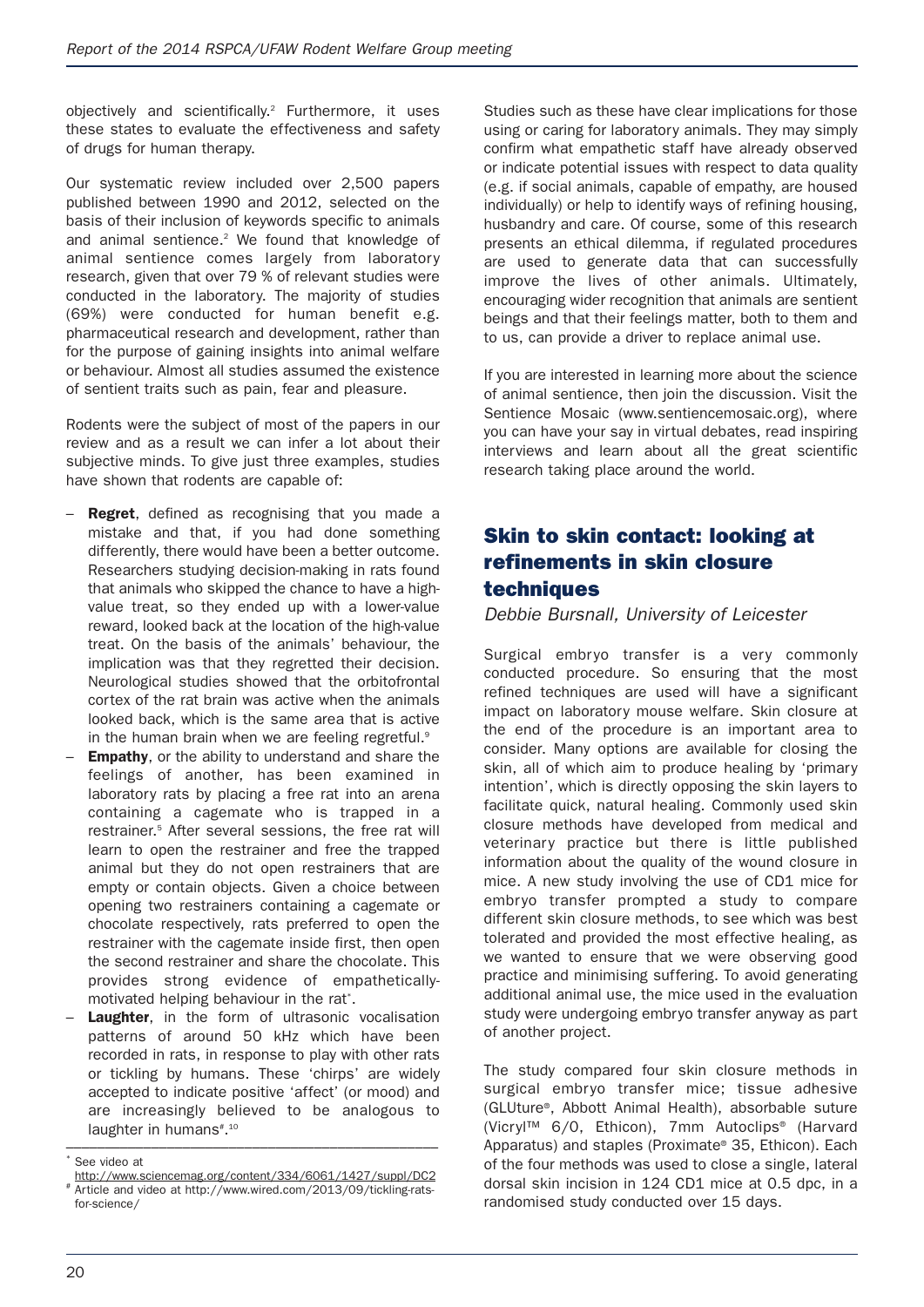All mice were anaesthetised with isoflurane (2 to 2.5%) in oxygen and subcutaneous carprofen was administered (at 10 mg/kg) on induction for pain relief. A local anaesthetic (bupivacaine) was also administered at the incision site after shaving and then a scalpel was used to make a lateral dorsal skin incision of 5 to 6 mm, followed by a dorsal ventral muscle incision. An infundibulum embryo transfer was performed. The wound was then closed using either (i) a single blanket suture with 6/0 Vicryl™ (35 mice), (ii) a thin line of tissue adhesive (37 mice), (iii) two staples (19 mice) or (iv) a single 7 mm Autoclip® (33 mice). Wound closure took the least time with Autoclips® (25 seconds) and tissue glue took the longest time (140 seconds).

The mice were closely monitored at least daily for 14 days post-operatively, focusing on skin condition and whether the closure device was retained and the wound still sealed. If a mouse had removed the device, they were carefully examined to see whether remedial action was necessary to alleviate pain or the risk of infection. Two skin samples from each closure method were taken post mortem and sent for histology at 4 and 9 weeks post-op, to evaluate skin healing. The results of the study are summarised in Table 1.

| <b>Method</b>          | <b>Advantages</b>                                                                                                                   | <b>Disadvantages</b>                                                                                                                                                        |
|------------------------|-------------------------------------------------------------------------------------------------------------------------------------|-----------------------------------------------------------------------------------------------------------------------------------------------------------------------------|
| Sutures                | Good skin-to-skin<br>contact<br>Does not need<br>to be removed<br>Excellent wound<br>healing                                        |                                                                                                                                                                             |
| <b>Tissue</b><br>glue  | Good skin-to-skin<br>contact - but some<br>mice removed<br>the glue<br>Does not need<br>to be removed<br>Excellent wound<br>healing | Skin needs to be dry<br>Care is needed to<br>control the amount<br>applied<br>Time consuming<br>Can be removed by<br>mouse                                                  |
| <b>Staples</b>         | Non-skin<br>penetrating<br>Good wound<br>healing, even if<br>mice remove<br>staples                                                 | Difficult to control on<br>application<br>Removed by all mice                                                                                                               |
| Autoclips <sup>®</sup> | Quick to apply                                                                                                                      | Needs to be removed<br>with a separate tool<br>Skin penetrating<br>Skin puckers and is<br>red after removal<br>Moderate wound<br>healing, larger scar<br>than other methods |

**Table 1.** Comparison of four different wound closure techniques for embryo transfer in CD1 mice

Although the advantages and disadvantages for the animals were given top priority when deciding which technique was to be preferred, we also reviewed the financial cost of the different methods. Sutures and glue worked out as £2.70 and £2.33 per animal respectively, while staples and Autoclips® were significantly cheaper but required outlay on equipment – £8.70 for the staples and over £400 in the case of Autoclips®.

We concluded that sutures were the best tolerated and most effective method of skin closure for embryo transfer with our CD1 mice. If the closure using sutures failed it would heal well with no additional intervention, which is another advantage because it means that further wound repair procedures are not necessary. Sutures are also the most cost-effective method of wound closure.

Sutures will therefore be used for skin closure in CD1 mice undergoing embryo transfer at our facility and other studies are planned to compare different suture types and patterns. We will also evaluate the optimum technique for skin closure for different strains, to help ensure that each surgical procedure is fully refined from beginning to end.

# **A comparison of abdominal and scrotal approach methods of vasectomy and the influence of analgesic treatment in laboratory mice**

### *Amy Miller, University of Newcastle*

Like embryo transfer, vasectomy is a commonly conducted procedure in the production of genetically altered (GA) animals – which also means that it is very important to ensure that it is fully refined so as to minimise suffering. There has been some debate as to which surgical approach is preferable from an animal welfare aspect.

The BVAAWF/FRAME/RSPCA/UFAW Joint Working Group on Refinement<sup>11</sup> recommends that vasectomy is performed via an incision in the scrotal sac, rather than via laparotomy, arguing that the former could be less painful due to minimal tissue trauma. This recommendation was made on the basis that the abdominal musculature bears the weight of the abdominal contents and the scrotal approach would avoid trauma to this supporting musculature and requires a smaller opening, reducing the risk of infection. Incising the scrotal sac also allows the vas to be exposed without exteriorising the testis and only one suture is required for wound closure. People working in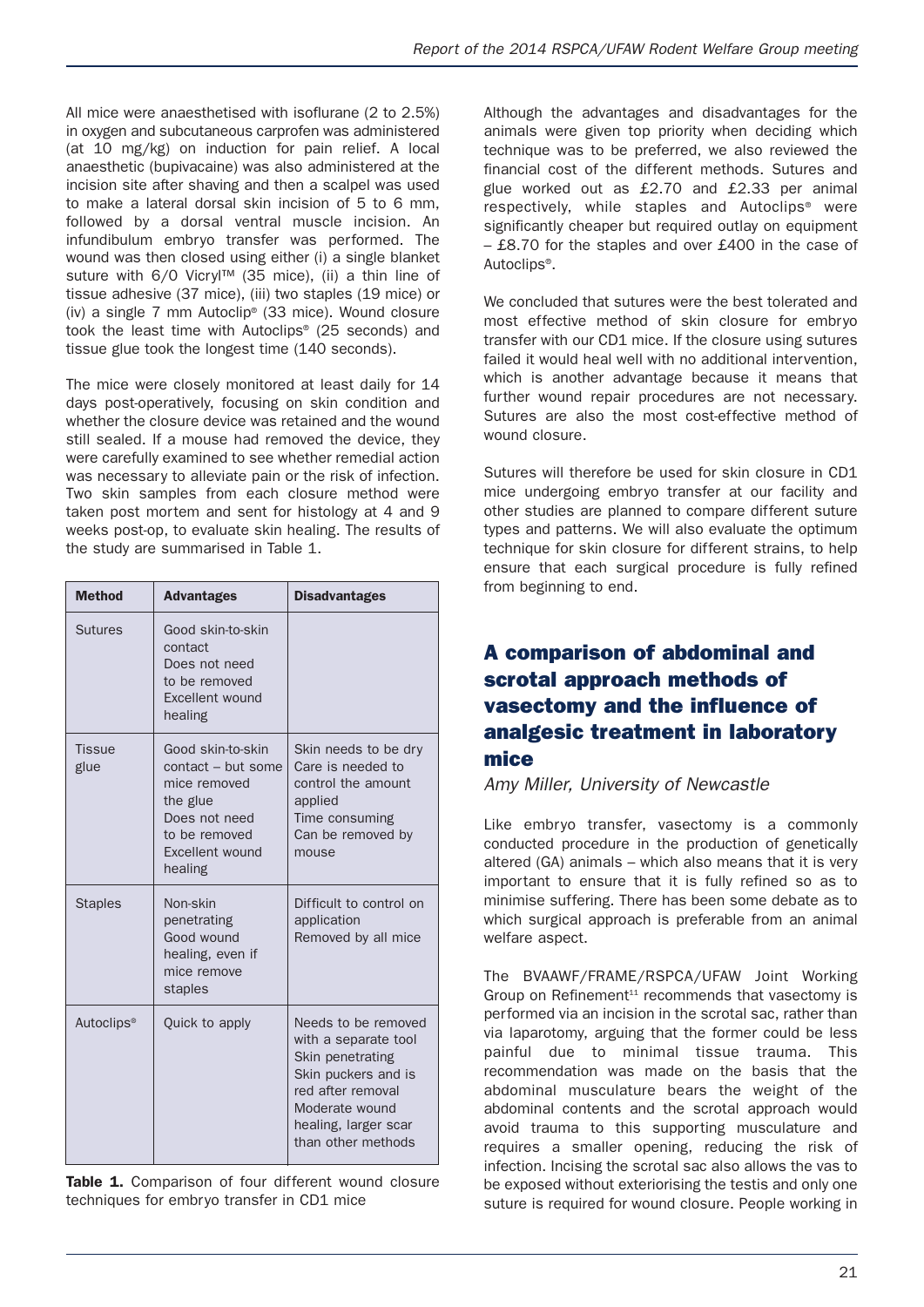the field had also commented that mice appeared less hunched following surgery via the scrotal route.

The recommendation was thus made on the basis of current thinking on good practice but empirical studies were needed to assess whether the scrotal sac route actually is less painful than laparotomy. We conducted a study to evaluate this for CD1 mice, funded by BBSRC and Pfizer, which has been published in *Laboratory Animals*<sup>12</sup> so a brief summary will be presented here. All of the mice used in the project were required for the University's transgenics production programme.

In an initial pilot study, groups of mice underwent vasectomy via either abdominal or scrotal approach surgery. All animals received carprofen for pain relief because it is known that abdominal vasectomy affects behaviour in CD1 mice, so a control group without analgesia was not necessary. Mice were filmed for 15 minutes before surgery and at 1, 24 and 48 hours post surgery and data were obtained using automated behaviour recognition software (HomeCageScan, Cleversys Inc). Behaviour changes after surgery were compared between groups at each time point.

Exploratory behaviours such as rearing, walking and sniffing were most greatly reduced one hour after surgery whereas the duration of grooming increased. By 48 hours these changes had largely subsided. Behaviours associated with pain occurred significantly more frequently one hour after abdominal surgery than with the scrotal approach, although there was an increase in belly pressing in animals who had undergone surgery via the scrotal sac. However, these differences were very small, so it was not possible to draw any definitive conclusions with respect to which method was better from an animal welfare aspect.

The subsequent main study evaluated the responses of the mice to different levels of drug treatment, on the basis that more painful procedures would require more aggressive therapy, so this should help to better identify any differences in the effects of the two surgical approaches. Mice received three analgesic treatments; (i) meloxicam, (ii) meloxicam plus paracetamol or (iii) saline subcutaneously. We always consider the justification for withholding pain relief very carefully and in this case it was judged by our local ethical review process to be necessary in order to achieve meaningful data on the effectiveness of the analgesics.

Unfortunately, the results of the main study showed that neither meloxicam, nor meloxicam plus paracetamol, had any demonstrable beneficial effects for the animals. This means that either the analgesia was ineffective, or the behavioural scoring was not sufficiently sensitive to pick up subtle indicators of the beneficial effects. These results did show us that the

control group was necessary, however, as without the control we may have concluded that both analgesic treatments were equally effective – when in fact both may have been equally ineffective.

Our study and other recent data on the effects of nonsteroidal anti-inflammatory drugs (NSAIDs) in mice, suggest that either considerably larger doses of these or more potent analgesics, more precise monitoring of surgical outcomes or a combination of both these factors is needed to determine the true extent of pain experienced by mice undergoing vasectomy. Meanwhile, the skill of the surgeon may be more important than the surgical approach, so immediate welfare gains can be made by benchmarking the performance of surgeons and ensuring that they are skilled and competent.

# **Development and validation of a body condition score for Guinea pigs**

*Wanda McCormick, Jenna Catlin* and *Kate Leslie, Moulton College; John Lowe, Dodson & Horrell Ltd*

Body condition scores (BCS) have successfully been applied to a wide range of animal species in different contexts as tools for health and welfare assessment. However, to date no BCS system exists for use in Guinea pigs. This project aimed to create and validate a suitable BCS scale which can be used in a range of captive environments for Guinea pigs. This species was chosen because it is estimated that around half a million Guinea pigs are kept as 'pets' in the UK (accounting for 1.1 % of households) but their owners are often inexperienced in assessing and maintaining animal health, so these Guinea pigs often develop obesity and dental problems due to improper feeding. Although the BCS was devised with companion animals in mind, it will also be useful for assessing Guinea pigs in a laboratory setting, whether at a breeder or user establishment.

We used an initial sample of 24 Guinea pigs, group housed in pens at Moulton College, to obtain a range of body measurements alongside the body mass of each animal. Measurements of girth, chest and length were found to be highly significantly correlated to body mass (p<0.01), with a multiple linear regression equation of:

Body mass = 530 + 29.3girth – 13.2chest + 36.0length (R-sq (adj) = 22.3%, F=2.15, p=0.165)

These measurements, in conjunction with observational data on the prominence of the animals'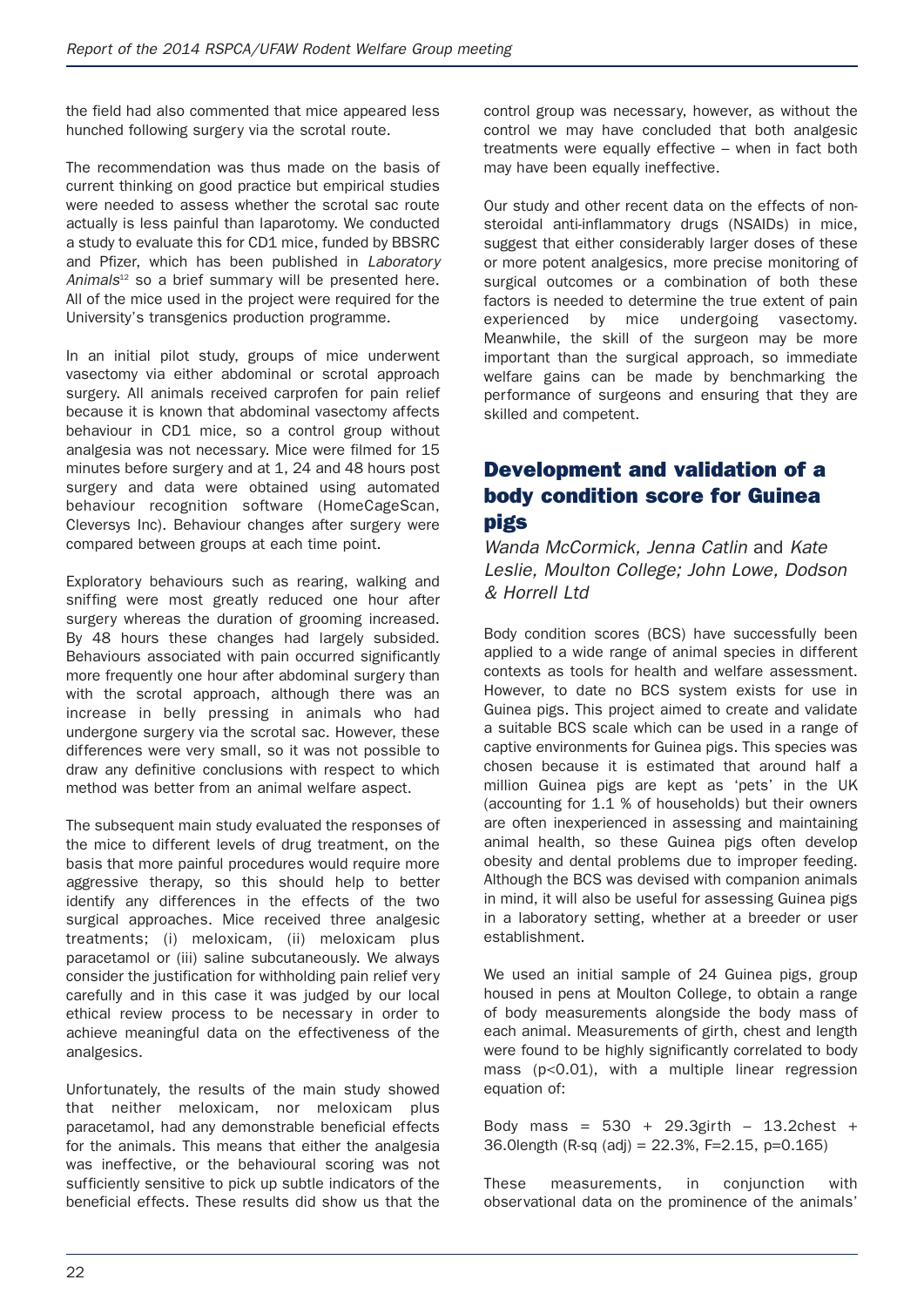ribs, spine and pelvis, were used to create a BCS. To validate the new BCS, body measurements were recorded from over a hundred Guinea pigs housed in a range of settings, including owners' homes, pet stores, nurseries and rescue centres. Each Guinea pig was assessed for BCS independently by both an assistant and a researcher, then these results were compared. There was no significant difference ( $p = 0.452$ ) between the two sets of BCS data, suggesting the scale is reliable for use by both trained and untrained persons. The measurements of body mass in this larger sample were again highly significantly correlated (p<0.001) to measurements of length, chest and girth. It is hoped that this new BCS will help keepers of Guinea pigs to assess their animals and manage their health more effectively.

The new Guinea pig BCS has been published on the Pet Food Manufacturers Association website (Figure 1) with guidelines and images to allow for easy use (http://www.pfma.org.uk/guinea-pig-size-o-meter/).



**Figure 1.** The Guinea pig size-o-meter

We are especially keen for those working with Guinea pigs in breeder, supplier and user establishments to try the Guinea pig BCS and send us feedback at wanda.mccormick@moulton.ac.uk

# **Evaluating rodent enrichment: what could possibly go wrong?**

*Manuel Berdoy, University of Oxford*

Quite a bit, it turns out. It is now widely accepted that refining rodent housing is important because it is good for animal welfare and good for science. What is often less clear is what constitutes a refinement and what form it should take. Evaluation studies play a crucial role in deciding which enrichment is appropriate for a particular species, strain or research programme. Studies of refinement are only useful if they are properly designed and analysed, so that the results are robust and give a realistic indicator of what animals actually prefer and need instead of what we assume they do. This is where things often go wrong.

I tend to think of a study as essentially a device to communicate with animals, a kind of universal translator, in a sense: in a study, we 'ask' the animals what they actually prefer (rather than what we think they do) and the animals can answer us via the medium of the data that we collect. Thus, the clearer the question we ask, the more likely we will be able to understand the answer. For example evaluation studies, like all studies, should have a clear hypothesis (yet many of them do not). A study should also include a control condition (sadly often not the case), so that data obtained from the animal, e.g. with and without the enrichment, can be properly compared. These are examples of good Experimental Design. The point here is that a bad study is almost worse than no study at all: it takes time, money, potentially causes stress to the animals and the results can be misleading. Although the elements of robust experimental design are not always immediately obvious for each project, the good news is that planning a good study usually involves no more than thinking carefully and seeking advice, about the elements which would render either our question to the animals unclear or the answer from the animals ambiguous.

So what should we look for? As a taster, delegates were presented with a fictitious study (Figure 2) – can you spot some problems?

Norman wanted to know whether mice will benefit from a shelter. He set up his experiment like this:

- A shelter was added to each of six cages containing four female mice
- Three cages were on one rack and three were in another part of the room all were at eye level so they could easily be observed
- The room was on a 12:12 light cycle, with lights on from 0800 to 2000

#### **Data collection**

- The observer chose one mouse to be the focus animal from each cage
- Behaviour was observed at 0900, 1300 and 1700 from Monday to Friday over the next two weeks (i.e. 10 observation-days)
- The sample size for analysis was deemed to be N=180 (6 animals observed 3 times a day for 10 days)

#### $Results$

| <b>Behaviour</b>           | 0900 | 1300 | 1700           | <b>Totals</b> | %   |
|----------------------------|------|------|----------------|---------------|-----|
| Moving around cage         | 1    | 16   | 3              | 20            | 11  |
| Eating/drinking            | 10   | 16   | 8              | 34            | 19  |
| Grooming                   | 0    | 9    | $\overline{2}$ | 11            | 6   |
| Sleep/rest inside shelter  | 22   | 8    | 18             | 48            | 27  |
| Sleep/rest outside shelter | 14   | 4    | 11             | 29            | 15  |
| Awake inside refuge        | 13   | 0    | 15             | 28            | 16  |
| Other                      | 0    | 7    | $\overline{3}$ | 10            | 6   |
| <b>Totals</b>              | 60   | 60   | 60             | 180           | 100 |

**Figure 2.** Norman's shelter evaluation study

Delegates spotted the following errors in the experimental design – how many did you get? (Note: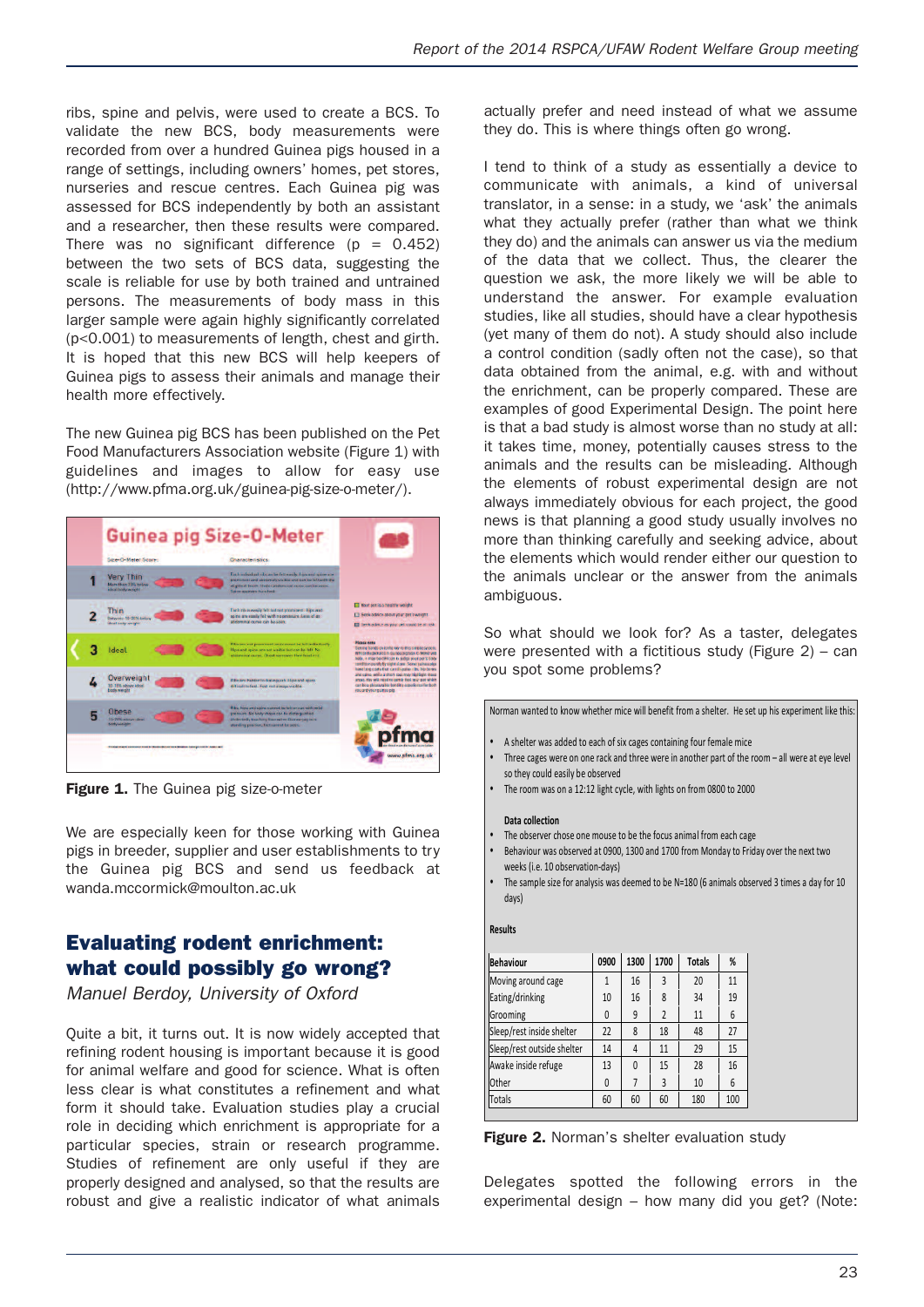this is not meant to be an exhaustive list but an illustration of some typical problems.)

- No clear question or hypothesis. What is the question exactly? How was 'benefit' decided? How was benefit measured? Is it this particular shelter or shelters in general?
- There was no control condition; additional data should have been obtained from cages without added shelters.
- Each mouse was chosen by the observer, which would have introduced bias (e.g. they may have selected dominant or submissive animals). The animals should have been chosen randomly (there are plenty of easy ways to do this).
- Animals were only observed during their inactive phase (during the human working day); behaviour at night was not recorded and is likely to have been different.
- No observations were made over the weekend, when animals may have behaved differently because fewer staff were in and noise levels were lower.
- Insufficient number of animals  $-$  the sample size was actually just 6, not 180, because they are not "independent".
- No accounting for the effect of the observer video cameras could have been used instead (and could also have been used to obtain more data).
- No baseline data were taken before the shelters were added.
- Only females were used although this may not have been an issue if the aim was to evaluate the benefits of a shelter for a project involving only female mice.
- No time apparently allowed for the mice to habituate to the shelter.
- All cages were at the same level and in groups of 3; cages should have been randomly selected to allow for differences in height above the floor and light levels.

Although Norman's study showed that the chosen mice were interacting with the shelter when he made the observations, it is not robust enough to demonstrate a significant benefit or to help make a decision about the best type of shelter to provide for the animals. Evaluation studies like this need to have a hypothesis, asking a clear question that can be tested by the experiment. Incidentally, was Norman's question really about benefits to the animals or about what the animals want? Both questions are good ones but they do not mean the same thing (animals – like humans – don't always want what is good for them). Evaluation studies also need adequate (and independent) sample sizes and valid controls, with potential sources of variation included in the design (none of this was evident here). Sources of bias should also be recognised and addressed. Biases may occur in

selection or allocation (e.g. no randomising of animals/cages, self-selection), or in failing to take account of the behaviour of the species (e.g. response to novelty, circadian rhythms) or the influence of the observer (e.g. the subject may be stressed by, or attracted to, the observer). A further source of bias can be failure to implement 'blinding' when obtaining or analysing data. Ideally, the observer should not know which animals have received the treatment and nor should the person analysing the data. This may not always be possible and would not have been feasible in our hypothetical example but studies should always be blinded if they can be.

There is currently much emphasis on the importance of good experimental design in the life sciences in general and studies to evaluate enrichment are no exception. It is always a good idea to obtain advice from someone with expertise in statistics and experimental design when planning your study, and the first port of call for this would usually be the local AWERB, which should have access to a source of statistical advice\* . Some useful publications are also listed in the reference section of this paper.  $13,14,15,16$ Animal technologists have a great deal to offer with respect to evaluating, implementing and reviewing enrichment and you should be able to access the same level of support as the researchers at your establishment.

### **The running wheel debate**

*Charlotte Burn, Royal Veterinary College*

Running wheels are often provided as an 'enrichment', but there has been debate regarding their benefits. Here I discuss two questions: 'Are running wheels good for rodent welfare (do they keep rodents healthy and do rodents actually want \* them)?' and 'Do they make for better science?'

In rodent cages, opportunities for exercise are extremely limited, so unsurprisingly the provision of a wheel brings about many of the general health and cognitive benefits expected from regular exercise. These benefits include enhanced heart function<sup>18</sup> and cognitive function. <sup>19</sup> Rodents also do seem to 'want' running wheels, indicated by the fact that they are prepared to expend considerable energy e.g. by pressing a lever many times, to gain access to a wheel.<sup>20</sup> The rewarding effects of wheel-running have been linked to the release of opioids $21$  and rats show 'conditioned place preference' for places that they associate with just having been for a run.<sup>22</sup> However, another behavioural study has shown that rats avoid

––––––––––––––––––––––––––––––––––––––––––––––––

The NC3Rs Experimental Design Assistant will also soon be available; see https://www.nc3rs.org.uk/experimental-design (last viewed 2 January 2015).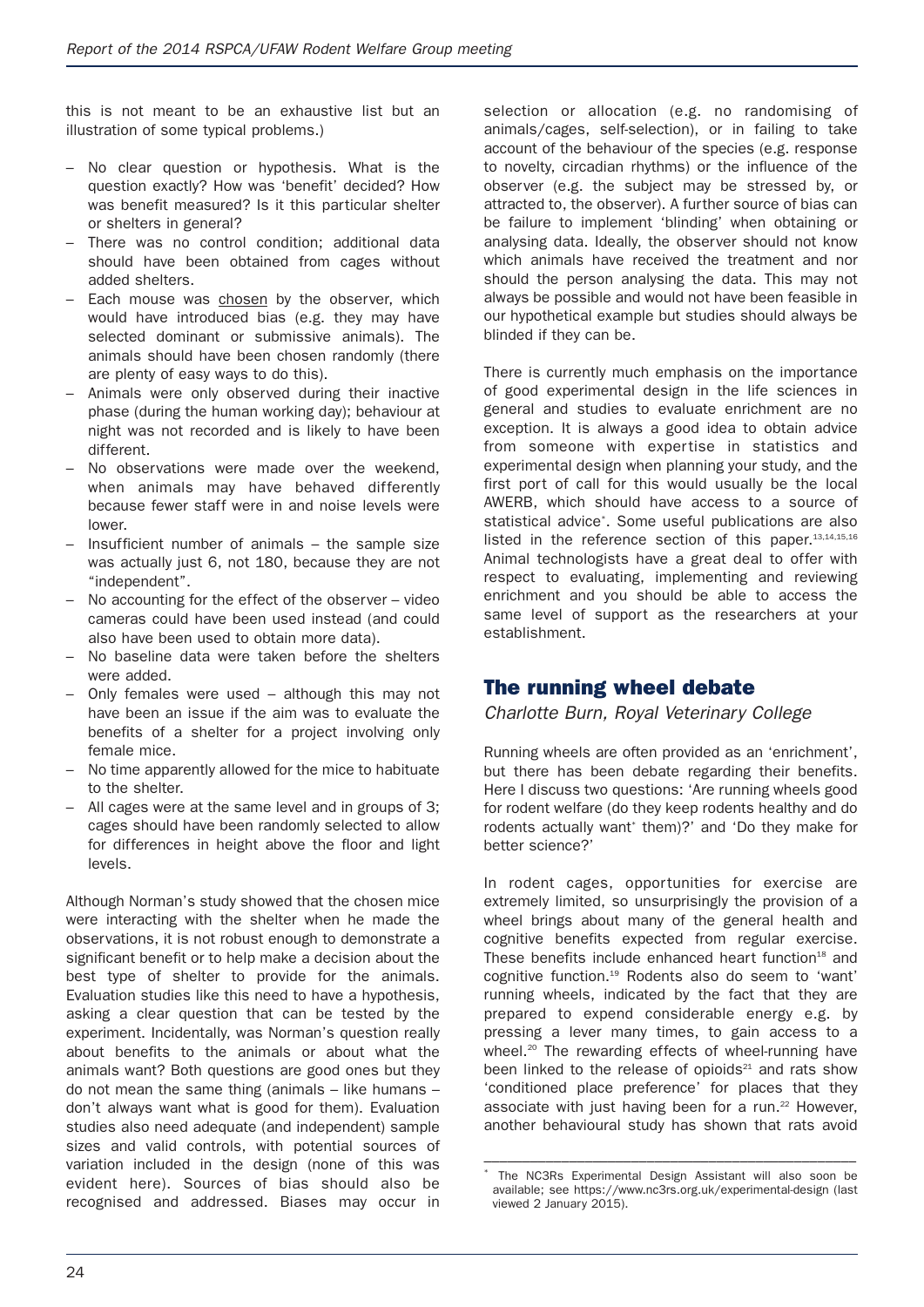places that predict wheel  $access^{23}$  suggesting that rodents' experiences of wheel running may not be straightforward pleasure.

Despite the potential health benefits of wheel running to most rodents, individuals who wheel run excessively can develop physical deformities, such as arching of the spine (lordosis) or hyperflexion of the tail resembling 'Straub tail' (a response to morphine treatment in rodents). These morphological changes may or may not be associated with pain and can also affect data quality, e.g. in behavioural tests requiring good motor skills or balance. <sup>24</sup> More research is needed into the effects of wheel design and length of time spent running, on both welfare and science.<sup>24</sup>

There has also been some debate as to whether wheelrunning is a stereotypy. Stereotypic behaviours have been defined as 'repetitive, invariant and apparently functionless or goalless'<sup>25</sup> and wheel-running does fit this description in some – but not all – individual rodents. On the other hand, providing stereotypic rodents with a wheel often reduces stereotypies but this could mean that either (i) the wheel is an enrichment (improving welfare and satisfying a previously frustrated motivation) or (ii) wheel-running is a redirected stereotypy (leaving welfare largely unchanged). The fact that both stereotypies and wheelrunning are reduced by fluoxetine and naloxone<sup>26,27</sup> seems to support (ii) but it is not that conclusive because these substances tend to reduce performance of all rewarding behaviours. Wheelrunning occurs in diverse environments and animals use wheels in a variety of ways (e.g. jumping on and off or building nests inside), which is less supportive of the idea that it is a stereotypy. It is perhaps more likely that wheel-running exists in both stereotypic and nonstereotypic forms.<sup>26</sup>

Similarly, extreme use of running wheels has parallels with addiction.<sup>24</sup> For example, some individuals are seemingly unable to regulate their wheel use despite the onset of adverse effects (e.g. becoming physically deformed or emaciated), they spend such a large proportion of their day wheel-running that normal social and/or maintenance behaviours become disproportionately reduced and they become aggressive if wheel-running is prevented. Again, not all wheel-use follows this pattern.

Turning to the implications of wheel-running for science, if performed to moderate levels, the many benefits of exercise in an otherwise restrictive environment could probably lead to more physiologically 'normal' animals. Also, wheel-running itself can be a useful tool for assessing treatment effects in specific cases e.g. where treatments are

hypothesised to affect activity levels. However, if performed to excess, the behavioural and physical effects of wheel-running could lead to welfare problems as well as abnormal treatment responses that may affect standardisation. Huge strain, sex and individual differences in propensity towards wheel-running exist.<sup>24</sup> so evaluation of the welfare and scientific harms and benefits may require a case-by-case approach.

In conclusion, excessive wheel use can be harmful to health, welfare and science – but moderate use can confer benefits: keeping rodents healthier, allowing them to do something they want to do and making them more physiologically normal 'models'. In strains known to run to excess, wheels should be avoided and other enrichment provided to encourage exercise. Use of wheels should be monitored but care is needed if removing wheels from excessive users due to the potential for 'withdrawal' (similar to drug withdrawal) that could cause suffering. <sup>24</sup> Safe wheel design is important, to avoid entrapment and deformity plus other enrichments should always be provided to allow choice and encourage a range of activities.

# **Building a nationwide NACWO exchange initiative**

*Jo Cruden and Sam Izzard, GSK Stevenage*

Requirements within the revised Animals (Scientific Procedures) Act, 1986 (ASPA), such as actively ensuring adequate Continuing Professional Development (CPD) and keeping formal records of this, provide strong encouragement for people in named roles to develop and learn. However, over the past few years we have noticed a gap in the education of Named Animal Care and Welfare Officers (NACWOs), not in terms of training *per se* but with respect to having opportunities to build a strong network and learn about other facilities. The revisions to the ASPA prompted us to explore the potential for a scheme that would enable and support NACWOs to meet, spend time with each other and share their knowledge and ideas.

We created a proposal for an exchange in which a NACWO will spend the day with another NACWO at a different facility and vice-versa. We envisage three main benefits: insight into day-to-day work in other facilities; opportunities to share ideas and good practices; and the ability to build up a network of contacts. Both the host and visiting establishment will gain Continuing Professional Development (CPD) credits, based on the number of hours spent actively visiting and discussing roles, responsibilities and how things are done at each establishment. A 'tick list' has been developed to help structure and prepare for visits, and a post-exchange report is completed and submitted to the Named Training and Competency Officers (NTCOs) at both

<sup>\* &#</sup>x27;Want' as defined by Dawkins  $(2004).^{17}$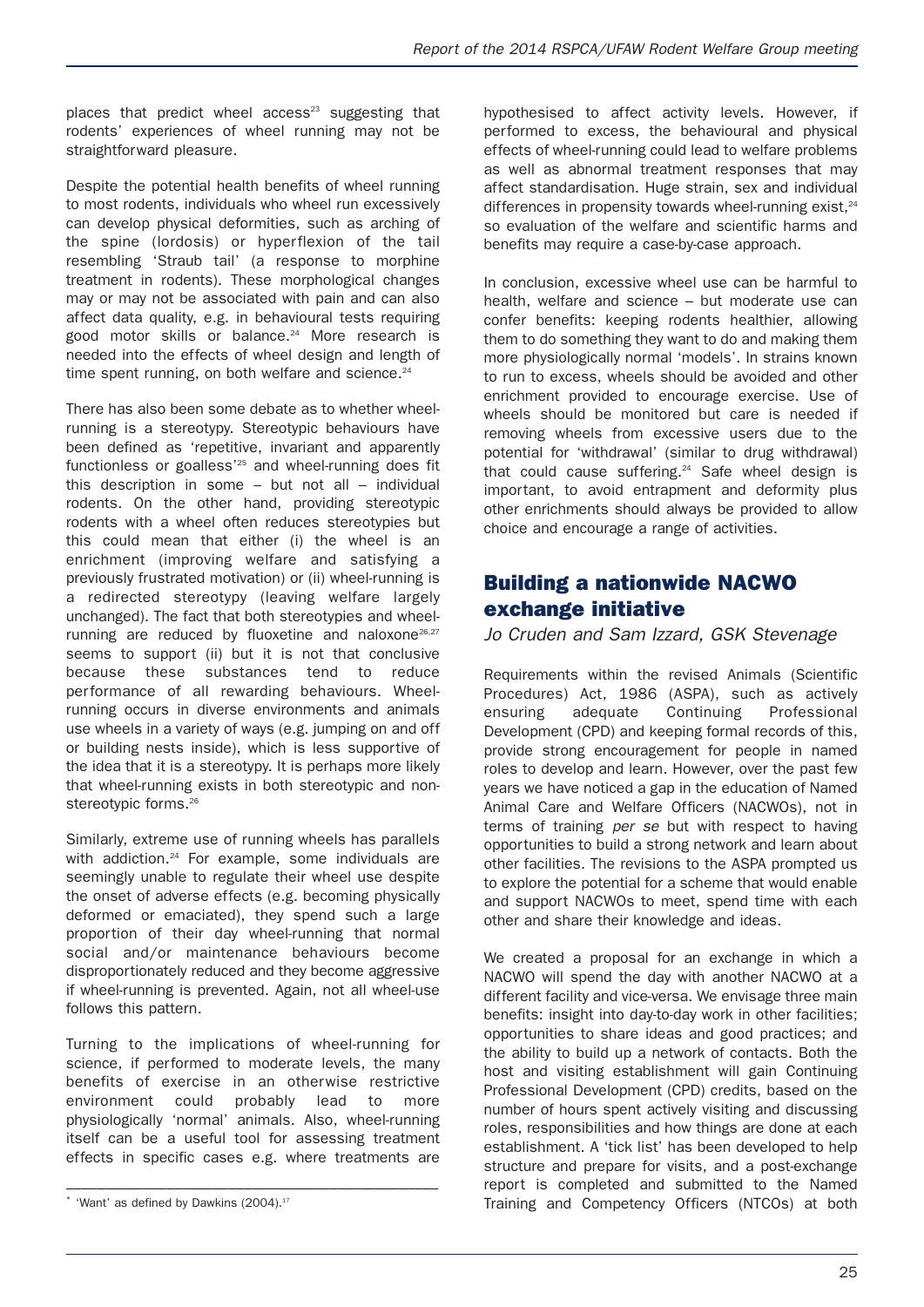facilities. The exchange protocol can also be used for internal exchanges for NACWOs working at different sites within the same establishment, to help promote cross-site communication.

A successful pilot study has been run in collaboration with Imperial College London, which was used to further refine the scheme in the light of feedback from the participants. A second exchange is well underway, with MRC Harwell and there has been a lot of interest from other groups interested in taking part. The scheme is now being rolled out nationally, in partnership with the IAT, including a secure section on the Institute's website for NACWOs to keep records of visits and ideas to share, inviting participants to present at IAT Council and highlighting the scheme on the IAT website.

New participants will be led through the process by a guidance document detailing how the scheme works, what is expected of them and what they will gain from the exchange. Ideally, they will link up with someone who has already completed an exchange and contact exchange monitors will be listed within the secure section of the IAT website.

Our vision is a network of NACWOs, communicating and sharing ideas as well and gaining CPD – although there are differences in the way our respective roles are structured, we all have the same goals when it comes to animal care and welfare. If you are interested in taking part, please contact Andy Cunningham (ac572@le.ac.uk), and see the announcement in the back of this issue.

# **A culture of care: a personal experience**

*David Whittaker, University of Oxford*

A 'Culture of Care' is much easier to say than it is to define, deliver and sustain. This now often (over) quoted sound bite first appeared formally in print in the 2000 edition of the Guidance to the ASPA and is directly referred to in several places within the 2014 Guidance<sup>28</sup> as listed in Table 2.

Fulfilling these requirements and recommendations requires careful thought about who and what the Culture of Care is for, who is responsible for its delivery, what it means in practice (inputs) and whether it can be 'measured' in terms of outputs or deliverables. The culture should also be sustainable, and sustained, in the long term.

Simply put, the Culture of Care should demonstrate caring, respectful attitudes and behaviour towards animals and encourage acceptance of responsibility and

| <b>Section of ASPA</b><br><b>Guidance</b><br>mentioning a<br>'culture of care' | Requirement/recommendation                                                                                                                                                                                                                                                                                                                                                              |  |  |
|--------------------------------------------------------------------------------|-----------------------------------------------------------------------------------------------------------------------------------------------------------------------------------------------------------------------------------------------------------------------------------------------------------------------------------------------------------------------------------------|--|--|
| Establishment<br>Licence Holder<br>(ELH): Section<br>3.13.2                    | You will need to be proactive<br>and provide effective<br>leadership. You will need good<br>management and<br>communication skills and the<br>commitment to nurture a<br>'culture of care' in your<br>establishment                                                                                                                                                                     |  |  |
| <b>NACWO: Sections</b><br>8.8.1, 8.8.2                                         | NACWOS should have<br>appropriate personal authority<br>to promote high standards<br>and will need good<br>communication and diplomacy<br>skills to champion a culture of<br>care amongst both scientific<br>and husbandry staff<br>• The NACWO should<br>champion a culture of care at<br>your establishment acting as a<br>role model for all those who<br>care for, and use, animals |  |  |
| Training - Local<br>Module: Section<br>9.11                                    | $\bullet$ We recommend that each<br>establishment should<br>prepare a local module<br>information on the functions<br>and processes of the local<br>AWERB and how the local<br>culture of care is promoted<br>should be included                                                                                                                                                        |  |  |
| <b>AWERBS: Section</b><br>10.5                                                 | More generally, AWERBS<br>should help to promote a<br>'culture of care' within the<br>establishment and, as<br>appropriate, in the wider<br>community                                                                                                                                                                                                                                   |  |  |

**Table 2.** References to a 'culture of care' in the 2014 ASPA Guidance document<sup>28</sup>

accountability. <sup>29</sup> This goes beyond just meeting the minimum requirements of the legislation. While each organisation's culture will depend upon the values and attitudes of its staff and the local processes in place that determine how people work and behave, all establishments should have a vision of what their own Culture of Care means – 'how we do things around here'.

Caring for, and about, animals is of course central to the concept but it should also encompass caring for the equipment, facilities and each other, including team members, users, customers, clients and other internal and external stakeholders. The specified roles and tasks of the ELH, NACWOs, trainers and AWERBs are set out in Table 2 but everyone has a part to play,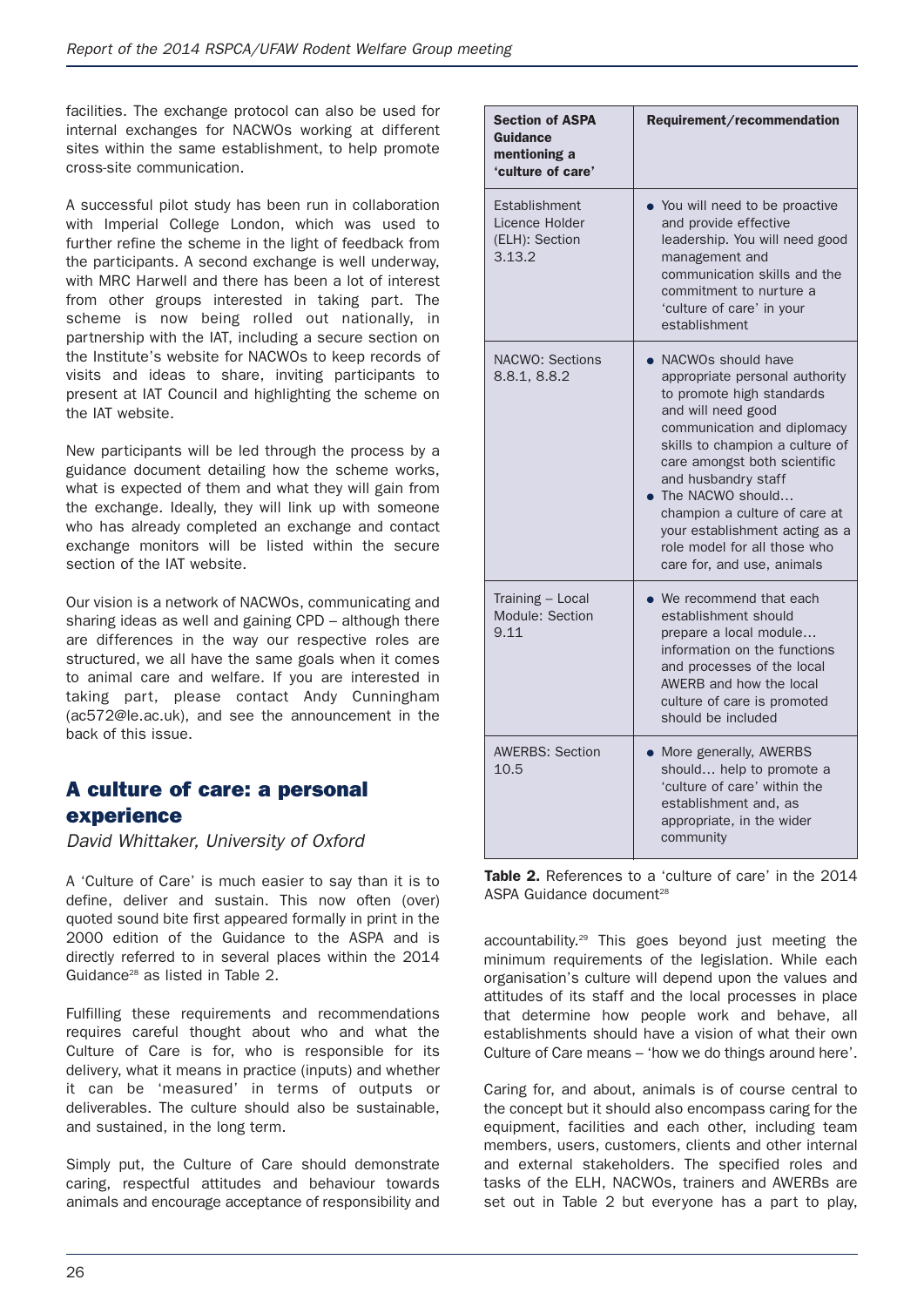including and especially the animal technologist at the cageside. Information has to flow effectively in all directions, within a culture that supports openness between, and learning from, one another but has zero tolerance for poor practice or noncompliance. Think about what you can see, hear (and smell!) and consider whether it extends to, or goes beyond, compliance and how it makes you feel. If something does not feel right, you should be able to express your concerns safely and effectively.

It is vitally important for all establishments to have a policy and procedure in place for any member of staff to raise concerns about any aspect of animal care or use. This should include clear communication channels that staff are confident to use without fear of negative consequences, either professionally or socially. The University of Oxford has a dedicated system for raising concerns in place, as do other establishments; see the report of the workshop on *Raising Concerns about Laboratory Animal Welfare* held at the 2014 IAT Congress.<sup>30</sup>

The new LASA/RSPCA Guiding Principles for AWERBs<sup>29</sup> and the revised RSPCA resource book for lay members<sup>31</sup> also discuss practical ways of developing and maintaining a culture of care, and these will both be good sources of ideas and inspiration for you and your establishment.

### **List of action points based on all of the presentations and discussions**

- If embryo transfers are conducted at your establishment, suggest a review of wound closure techniques to see whether the most effective, welltolerated technique is being used.
- If males are vasectomised, suggest that the protocol is reviewed, using the relevant section of this report and reference 12 as a basis, to see whether further refinements could be implemented and evaluated.
- Think about other commonly-conducted procedures, which are done according to standard protocols, at your establishment. Would any of these benefit from a review? You could suggest this to your AWERB, Named Persons or other relevant local committee.
- If you care for Guinea pigs, try using the 'size-ometer' and provide some feedback to the contact above.
- When designing studies that aim to evaluate husbandry refinements, including environmental enrichment, obtain advice from someone with expertise in statistics and experimental design to ensure that your data will be significant and robust. Ensure that you have identified and minimised sources of bias, including those due to the behaviour of the species, sex and/or strain.
- If running wheels are routinely provided at your establishment, ask for the AWERB or relevant animal care committee to look at the section of the report outlining the debate. There may be a case for altering the wheel design, setting up a protocol for monitoring levels of use, or using alternative enrichments if running is excessive.
- If you are a NACWO, participate in the exchange scheme – or if you are not, make sure your NACWOs are aware of it.
- Think about your role in your establishment's 'Culture of Care', whether or not you are a NACWO, trainer or sit on the AWERB. What does it mean to you, and could you become more active in maintaining a positive culture?

### **Acknowledgements**

Thank you to all the speakers and delegates for the talks and discussions. We are also grateful to members of staff at the University of Leicester for giving up their time to take a group of delegates on a tour of their facility.

### **References**

All the URLs below were last viewed on 2 January 2015.

- <sup>1</sup> **Proctor, H.** (2012). Animal sentience: Where are we and where are we heading? *Animals*, 2, 628-639. Download at http://www.mdpi.com/2076-2615/2/4/628
- <sup>22</sup> **Proctor, H., Carder, G** and **Cornish, A.R.** (2013). Searching for animal sentience: A systematic review of the scientific literature. *Animals,* 3, 882-906. Download at http://www.mdpi.com/2076-2615/3/3/882
- <sup>23</sup> **King, B.** (2013). When animals mourn. *Scientific American,* 309, 62-67.
- <sup>24</sup> **Elwood, R.W., Barr, S.** and **Patterson, L.** (2009). Pain and stress in crustaceans? *Applied Animal Behaviour Science,* 118, 128-136.
- <sup>25</sup> **Bartal, I.B.-A., Decety, J.** and **Mason, P**. (2011). Empathy and pro-social behavior in rats. *Science,* 334, 1427- 1430. Download at http://tinyurl.com/knfsflw
- <sup>26</sup> **Langford, D.J., Crager, S.E., Shehzad, Z., Smith, S.B., Stocinal, S.G., Levenstadt, J.S., Chanda, M.L., Levitin, D.J.** and **Mogil, J.S.** (2006). Social modulation of pain as evidence for empathy in mice. *Science,* 312, 1967–1970.
- <sup>27</sup> **Bekoff, M.** (2005). Animal emotions and animal sentience and why they matter: Blending "science sense" with common sense, compassion and heart. In: *Animals, Ethics and Trade: The Challenge of Animal Sentience.* (Turner, J. and J D'Silva, J.) Earthscan, London, 27-40.
- <sup>28</sup> **Dawkins, M.S.** (2012). *Why Animals Matter: Animal consciousness, animal welfare, and human well-being*. Oxford University Press, Oxford, UK.
- <sup>29</sup> **Steiner, A.P.** and **Redish, A.** (2014). Behavioral and neurophysiological correlates of regret in rat decisionmaking on a neuroeconomic task. *Nature Neuroscience*, 17, 995-1002. doi:10.1038/nn.3740
- <sup>10</sup> **Panksepp, J.** and **Burgdorf, J.** (2003). "Laughing" rats and the evolutionary antecedents of human joy? *Physiology & Behavior*, 79, 533-547. http://dx.doi.org/ 10.1016/S0031-9384(03)00159-8